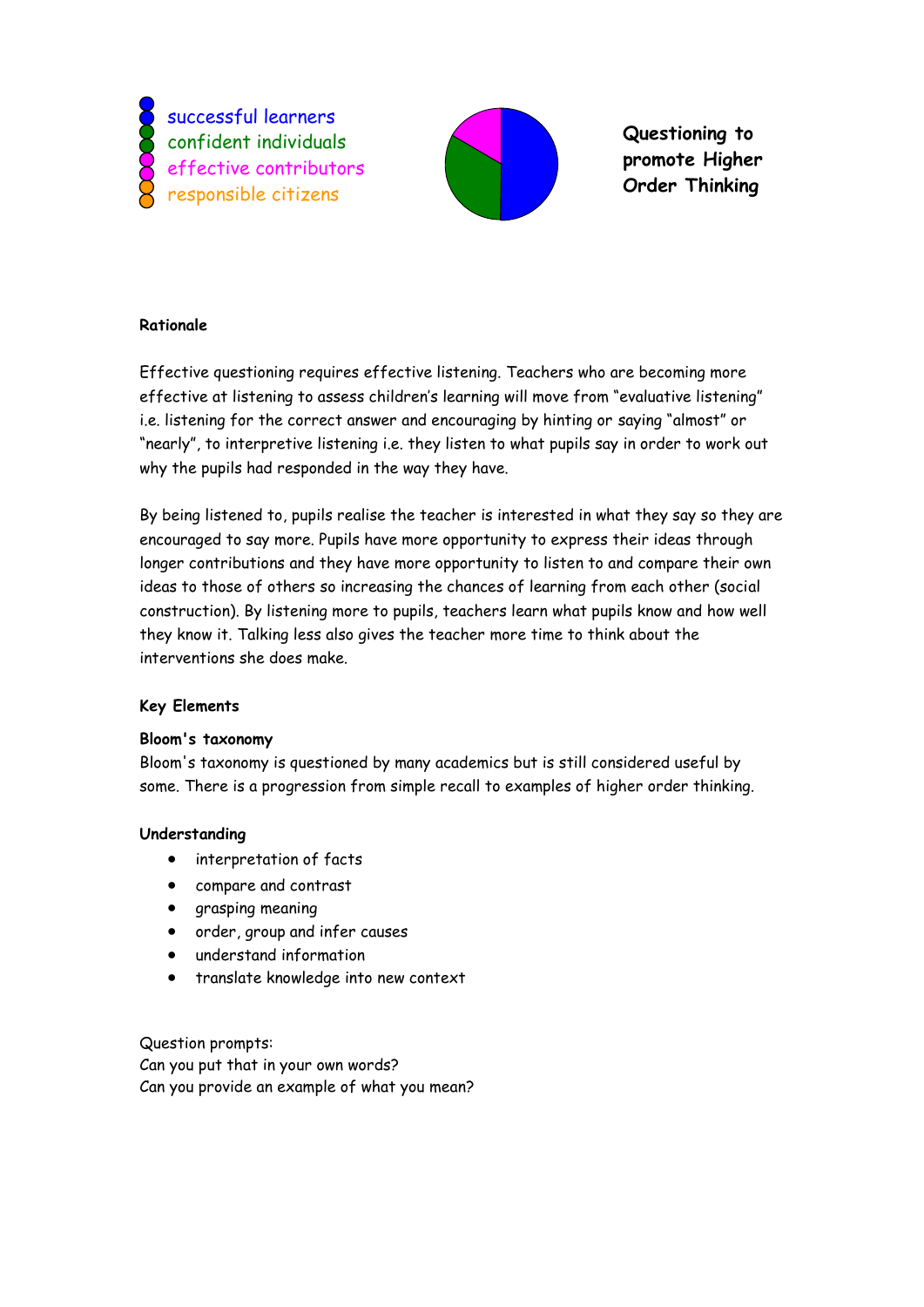### **Applying**

- use information, methods, concepts, theories in new situations
- solve problems using required skills or knowledge
- apply, demonstrate, calculate complete, illustrate, show, solve, examine, modify, change, classify

Question prompts:

Do you know another instance where . .? Would this information be useful if you had to . . ?

#### **Analysing**

- seeking patterns
- organization of parts
- recognition hidden meanings
- identification of components

Question prompts:

How was this similar to . .? If . . . . happened, what might the consequence be? Why did . . . . occur?

### **Evaluating**

- assess the value of theories
- recognise subjectivity
- make choices based on reasoned arguments
- verify the value of evidence
- compare and discriminate between ideas

Question prompts:

Is there a better solution to . . .? Why do you think ..... is a better answer than the previous one? What changes to ..... would you make/recommend? Why?

#### **Creating**

- generalise from given facts
- relate knowledge from different areas
- predict, draw conclusions
- use old ideas to create new one

Question prompts:

What would happen if . .?

Can you think of another example/situation that is similar to this and explain why it is similar?

How could you devise a way to . . ?